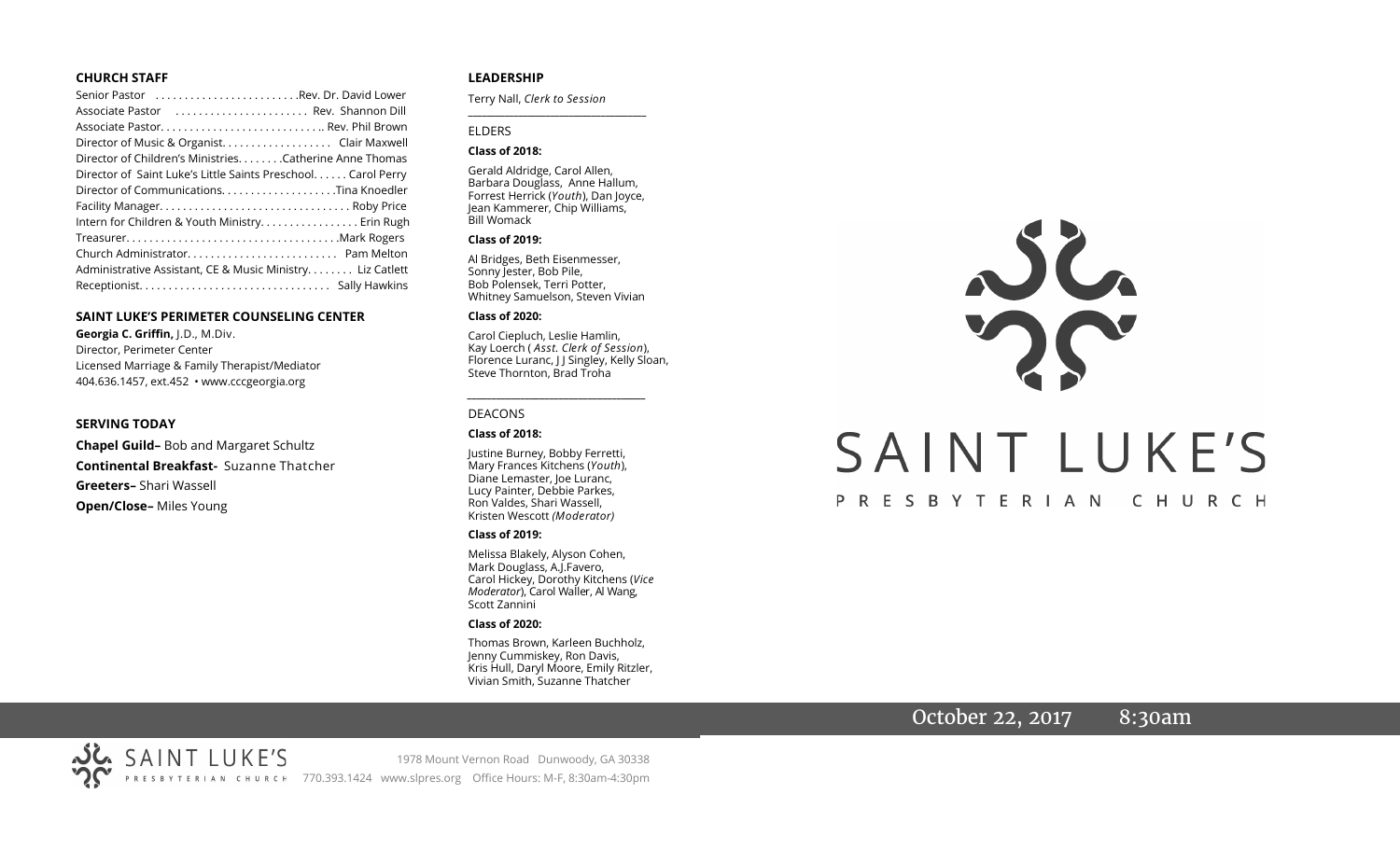

1978 Mount Vernon Road • Dunwoody, Georgia 30338 770.393.1424 • www.slpres.org

#### **October 22, 2017**  20th Sunday after Pentecost, Ordinary Time

#### **Liturgical Color:** Green

*Green is used for all other time periods (called Ordinary Time) not marked by a specific festival or season.* 

#### **SUNDAY SCHEDULE**

8:30am Chapel Communion Service 9:30am Sunday School 10:30am Sanctuary Worship Service *Nursery available at all services and Sunday School.*

#### MISSION

Responding to God's call and empowered by the Holy Spirit, we invite all to join us in knowing, serving, and sharing Jesus Christ here and around the world.

VISION To be a beacon of faith, hope, and love– every member an active disciple in Christ's ministry.

## **WELCOME, GUESTS!**

We are delighted you are worshipping with us.

**DURING** the Welcome, please print the requested information on the Friendship Pad and pass the Friendship Pad down the pew.

**AFTER** the worship service, please join us outside the Chapel where our Pastors will be available to answer questions and provide you with a loaf of freshly-baked bread.

**FOR MORE** information about our programs, ministries or membership, please contact one of our Pastors at 770.393.1424, or visit our website: slpres.org.

## **THAT ALL MAY WORSHIP**

**ASSISTIVE** hearing devices, large print hymnals, large print bulletins and back cushions are available. Please contact an usher for further assistance.

**CHILDREN'S WORSHIP** notebooks and lacing crosses are available on the table just outside the Chapel doors. For your convenience, there is a Family Restroom located in the hallway of the administrative offices, on the first floor, near the main lobby. **TARTAN TROT SPONSORSHIP** — Thank you so much to all of those who have already pledged their support to the 2018 Tartan Trot! If you haven't yet had an opportunity, don't worry, we may have wrapped up our presence in the lobby, but you can STILL pledge. Help us fill our Sponsor board with your names. Sponsor cards are available on the table in the lobby OR you may confidentially email Laura Singley ([laurasingley@att.net\)](mailto:laurasingley@att.net) with your pledge. Don't forget we have a fun tartan gift for every Tartan Trot sponsor. Please let Laura know if you need to collect your gift. Please visit the website for full race information. www.tartantrot.com.

**C.R.A.S.E. AT SAINT LUKE'S —** The Dunwoody Police Department is presenting a Civilian Response to Active Shooter Event (C.R.A.S.E.). This course provides strategies, guidance, and plans for surviving an active shooter event. This event will be held at Saint Luke's Presbyterian Church on November 2, 2017, at 6:30pm and will last roughly 2 hours. This is a free event but registration is required as space is limited. Go to our website, www.slpres.org, click on the CRASE notification on the front page to access the link to register. Please contact Pam Melton at pammelton@slpres.org with any questions.

**ALL THAT IS LOST...NEEDS TO BE FOUND!** 

Please take a moment to visit the Lost and Found tables in the hallway leading to the chapel. Take what is yours and anything unclaimed will be donated. Tables will be up on Sundays, October 22 and October 29.

#### **WEDNESDAY EVENINGS ARE A TIME TO**

**FEAST**— All are invited to Saint Luke's mid-week programming: Feast! Come enjoy meals and faith formation opportunities (classes are grouped by age from 3 to adult) from 5:45 - 7:15pm each Wednesday and continues through November 1. Pick up a brochure in the lobby and register now on line! Or use the blue registration slip in your pew.

## **ELECTRONICS RECYCLING EVENT STATS!** The

moment we have all been waiting for- how much did we recycle this year? Saint Luke's provided 11 volunteers who contributed over 50 hours to collect 32,380 pounds from 420 cars. Last year, we cleared 300 cars and collected approx. 28,000 pounds of recyclable goods.

**LET'S EXTEND A WARM WELCOME** — We welcome Pedro Miguel Lopez from AIR-Guatemala to Saint Luke's on Sunday, November 12. Pedro Miguel has been a technician with AIR for many years--teaching Mayan farmers and countless school children about sustainable farming and nutrition. We will have a reception in his honor after the 10:30am Worship service on November 12 in the Session Room. Please give him a warm welcome on his first trip to the USA!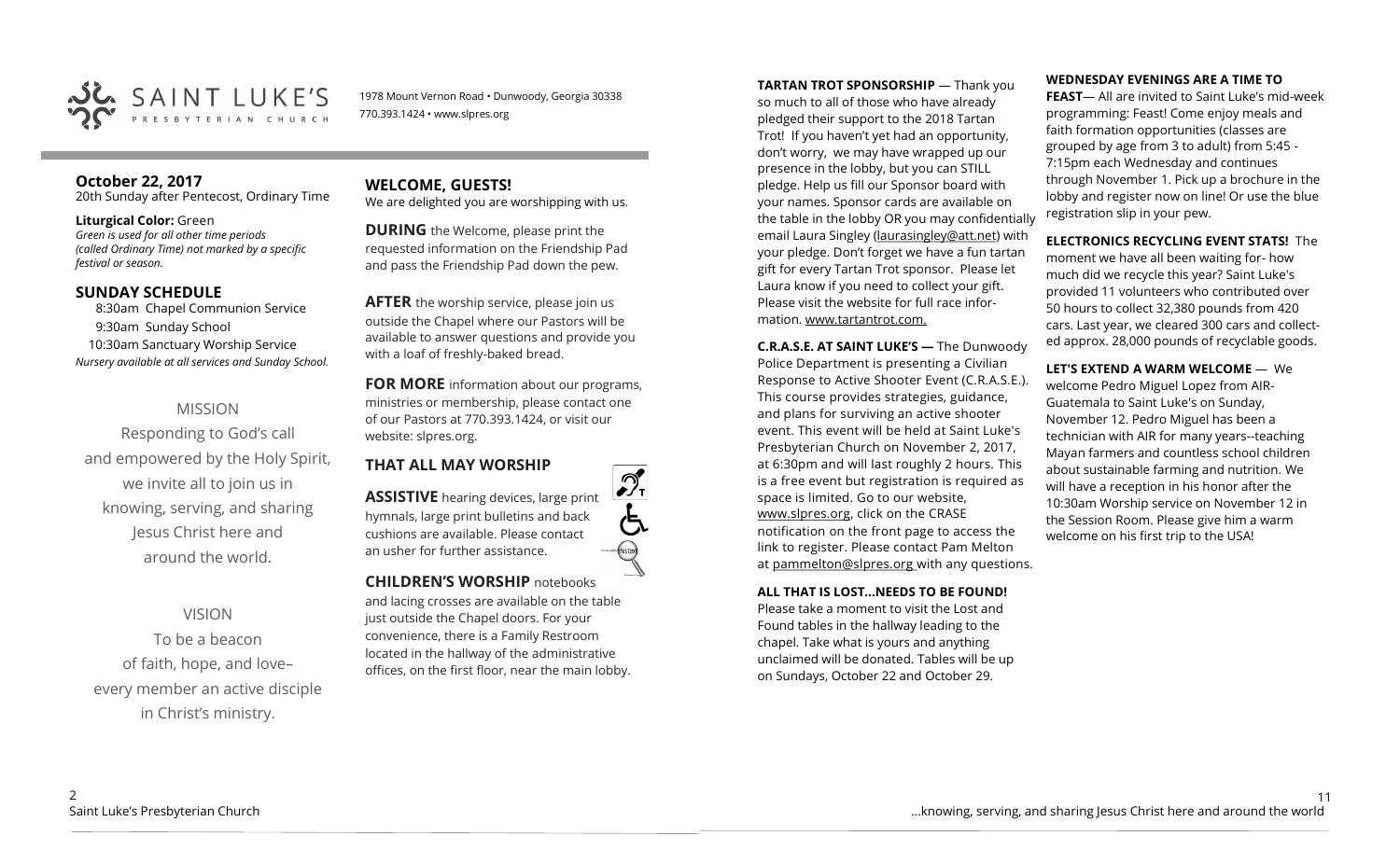## MUSIC MINISTRY

**Clair Maxwell clairmaxwell@slpres.org / 770.393.1424 ext. 227**  \_\_\_\_\_\_\_\_\_\_\_\_\_\_\_\_\_\_\_\_\_\_\_\_\_\_\_\_\_\_\_\_\_\_\_\_\_\_\_\_\_\_\_\_\_\_\_\_\_\_\_\_\_\_\_\_\_\_\_\_\_\_\_\_\_\_\_\_\_\_\_\_\_\_\_\_\_\_\_\_\_\_\_\_\_\_\_\_\_\_\_\_\_\_\_\_\_\_\_\_

#### **CHOIR REHEARSALS ON WEDNESDAYS**

5:00-5:45pm Cherub Choir, Ages 4-5, *Yvonne Miller, Director*  5:00-5:45pm Westminster Choir, Grades 1-5, *Clair Maxwell, Director*  6:30-7:20pm Festival Ringers, Youth & Adults, *Clair Maxwell, Director*  7:30-9:00pm Chancel Choir, Youth & Adults, *Clair Maxwell, Director*

#### **UPCOMING EVENTS**

December 10: Toys for Tots concert with brass, 4pm. December 17: Lessons and Carols service, 10:30am.

## YOUTH MINISTRY

**Phil Brown philbrown@slpres.org / 770.393.1424 ext. 238** 

#### **HERE'S WHAT'S COMING UP IN YOUTH MINISTRY**

October 22: Middle school at church 5pm-6:30pm; we'll make donuts! High school at Sargent/Hurst home, 7pm- 8:30pm.

 $\_$  , and the state of the state of the state of the state of the state of the state of the state of the state of the state of the state of the state of the state of the state of the state of the state of the state of the

- October 27-29: Middle School Retreat. Registration is closed. Give Phil a call if you are interested in going. 970-215-9041. We will need adults for this weekend.
- October 29: Trunk-N-Treat. We will need Youth help with Carnival games and good times with the children.

#### **PARENT RETREAT REGISTRATION**

New parenting retreat that is coming February 9-11, 2018 in Montreat, NC. Five churches around the southeast and Montreat Conference Center have come together to start this unique retreat designed for parents of kids primarily with elementary, middle, and high school-aged children. It is a weekend for you to become more connected, relaxed, and faithful parents in the beautiful mountains of North Carolina. [www.authenticparents.org](http://www.authenticparents.org)  for all the details. Talk to Phil about any questions.

#### **In Preparation for Worship**

"God doesn't look at things like humans do. Humans see only what is visible to the eyes, but the Lord sees into the heart." *1 Samuel 13:7 CEB*

#### **Prelude** Voluntary in E minor *John Stanley*

#### **Welcome and Announcements**

*If you are new to Saint Luke's today, welcome, we are so glad you are here! We have a gift of fresh bread we would love to give to you as a token of our gratitude. Please introduce yourself after worship to receive your welcome gift.*

*Please take the time now to fill out the Friendship Pads situated at the end of each pew. Write down your names and pass the pad down the pew, so that you may greet your pew neighbors by name and that we may know you are here.*

#### **Call to Worship\*** from Psalm 113

- Leader: From east to west, from dawn to dusk, we lift to God our praises!
- **People: Let all who serve God give praise and honor and glory!**
- Leader: God is higher than anything and anyone, outshining everything we can see in the skies.
- **People: Let all who serve God give praise and honor and glory!**
- Leader: Who can compare our God, who picks up the poor and rescues the wretched, and seats them among the honored guests?
- **People: Let all who serve God give praise and honor and glory!**

**Hymn #32\*** I Sing the Mighty Power of God *ELLACOMBE*

#### **Call to Confession\***

Leader: The Lord be with you. **People: And also with you.** Leader: Let us pray.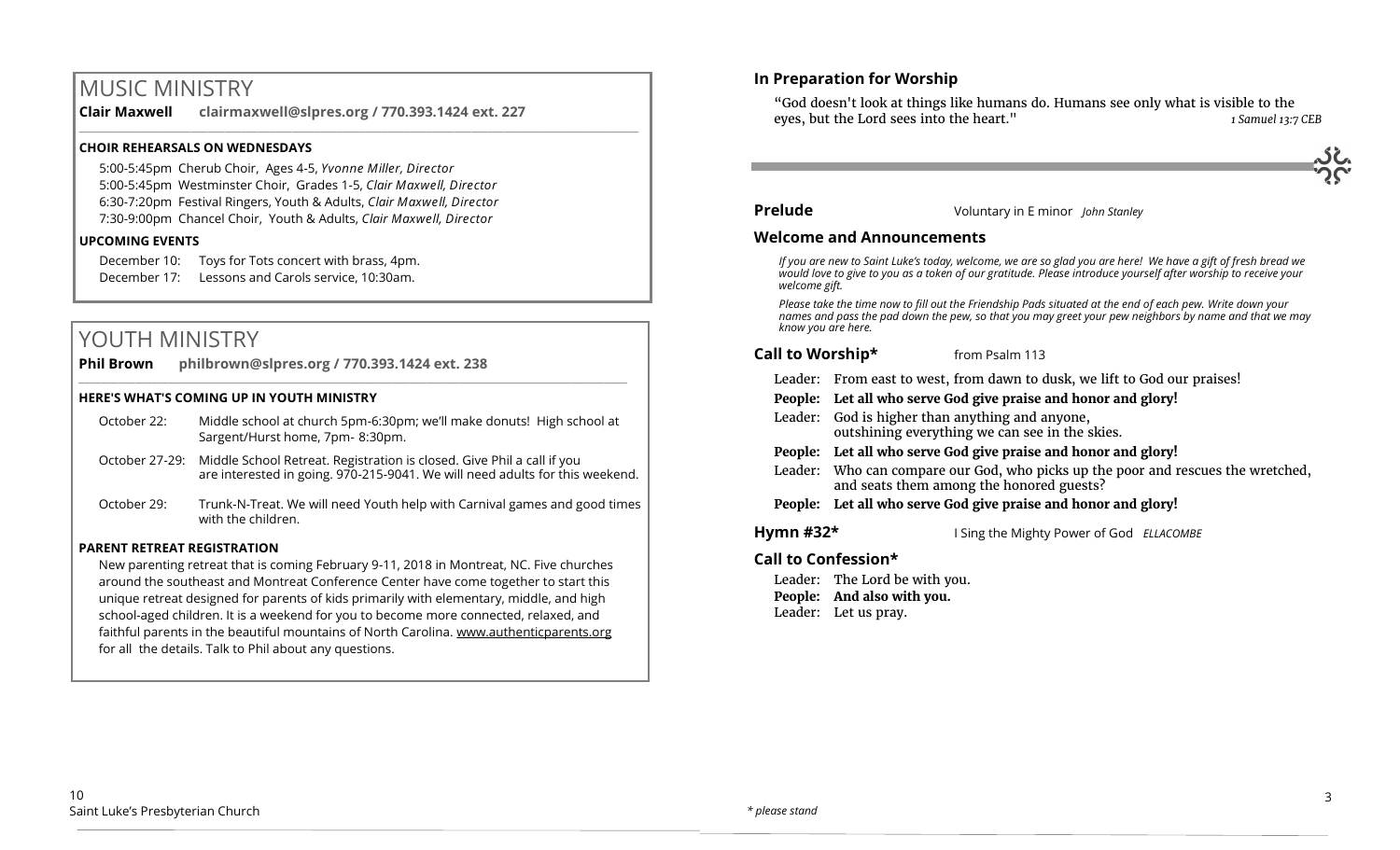#### **Prayer of Confession\***

**Create in us a clean heart, O God, and put a new and right spirit within us. Restore us to the joy of your salvation, and give us the will to follow you. Deliver us from all that afflicts us, O God, and we will sing of your grace. Help us respond to your grace by encouraging others, so that all your children turn to you. Hear now our silent prayers of confession…**(*Silence is kept for personal confession)* 

 Leader: Lord, in Your mercy, **People: Hear our prayer. Amen.**

#### **Assurance of Forgiveness\***

**Song of Praise\*** Glory Be to the Father *GLORIA PATRI* 

**Glory be to the Father, and to the Son, and to the Holy Ghost; as it was in the beginning, is now, and ever shall be, world without end. Amen, amen.**

#### **Passing of the Peace of Christ\***

Leader: May the peace of Christ be with you. **People: And also with you.**

**Prayer for Illumination** 

**Scripture Lesson** 1 Samuel 16:1-13, *page 259-260 of the Old Testament* 

Leader: The Word of the Lord. **People: Thanks be to God.**

**Tell Us Our Story Example 20 and 20 and 20 and 20 and 20 and 20 and 20 and 20 and 20 and 20 and 20 and 20 and 20 and 20 and 20 and 20 and 20 and 20 and 20 and 20 and 20 and 20 and 20 and 20 and 20 and 20 and 20 and 20 a** *Children are always welcome to stay in worship. If preferred, parents may take their child(ren) to the nursery.*

**Sermon** The "God Shows Up, Searching" Thil Brown

## S P L A S H ! CHILDREN'S MINISTRIES

**Catherine Anne Thomas cathomas@slpres.org / 770.393.1424 ext. 228 \_\_\_\_\_\_\_\_\_\_\_\_\_\_\_\_\_\_\_\_\_\_\_\_\_\_\_\_\_\_\_\_\_\_\_\_\_\_\_\_\_\_\_\_\_\_\_\_\_\_\_\_\_\_\_\_\_\_\_\_\_\_\_\_\_\_\_\_\_\_\_\_\_\_\_\_\_\_\_\_\_\_\_\_\_\_\_\_\_\_\_\_\_\_\_\_\_\_\_\_\_\_\_\_\_\_\_** 

#### **TRUNK-N-TREAT 2017**

It's time to start dreaming up fun Halloween costumes and decorations for Trunk-n-Treat! This annual event is a perennial favorite with our church family, our Little Saints Family, and our Dunwoody community. Here are the details! On Sunday, October 29:

4:15pm – Cars begin parking in the Mount Vernon lot so that trunks and tailgates can be decorated. If you're giving out treats at your vehicle, please be sure and plan for at least 250. All who wish to compete for a "top three" prize should register and get a number at the side walk table upon arrival.

4:45pm – 5:30pm Carnival Games in the back parking lot. All people wearing costumes should register and get a label to wear so that our judges may identify you while you're playing games and collecting candy.

5:30pm – 6:00pm – Candy-collecting in the Mount Vernon parking lot. Costumed characters will visit each vehicle to get a treat!

6pm – 7pm – Dinner in the Great Hall featuring hamburgers, chicken tenders, and all the sides. Sign up for dinner on our website at: http://slpres.org/trunk-n-treat-dinner/. We'll have a lively costume parade and hear the "Top Three" prize winners in each category.

Even though having fun is the main reason we love Trunk-n-Treat, here are the prize categories we'll be awarding this year:

Youngest Trunk-n-Treater in Costume -1 prize Age 3 and under Boys – 3 prizes Age 3 and under Girls – 3 prizes PreK/Kindergarten Boys – 3 prizes PreK/Kindergarten Girls – 3 prizes 1<sup>st</sup> – 3<sup>rd</sup> Grade Boys – 3 prizes 1<sup>st</sup> – 3<sup>rd</sup> Grade Girls – 3 prizes 4<sup>th</sup>/5<sup>th</sup> Boys – 3 prizes 4<sup>th</sup>/5<sup>th</sup> Girls – 3 prizes Youth/Adults – 3 prizes Family Costumes – 3 prizes Trunk/Tailgate Decorations – 3 prizes

Winners will be announced following the Costume Parade during dinner in the Great Hall!

9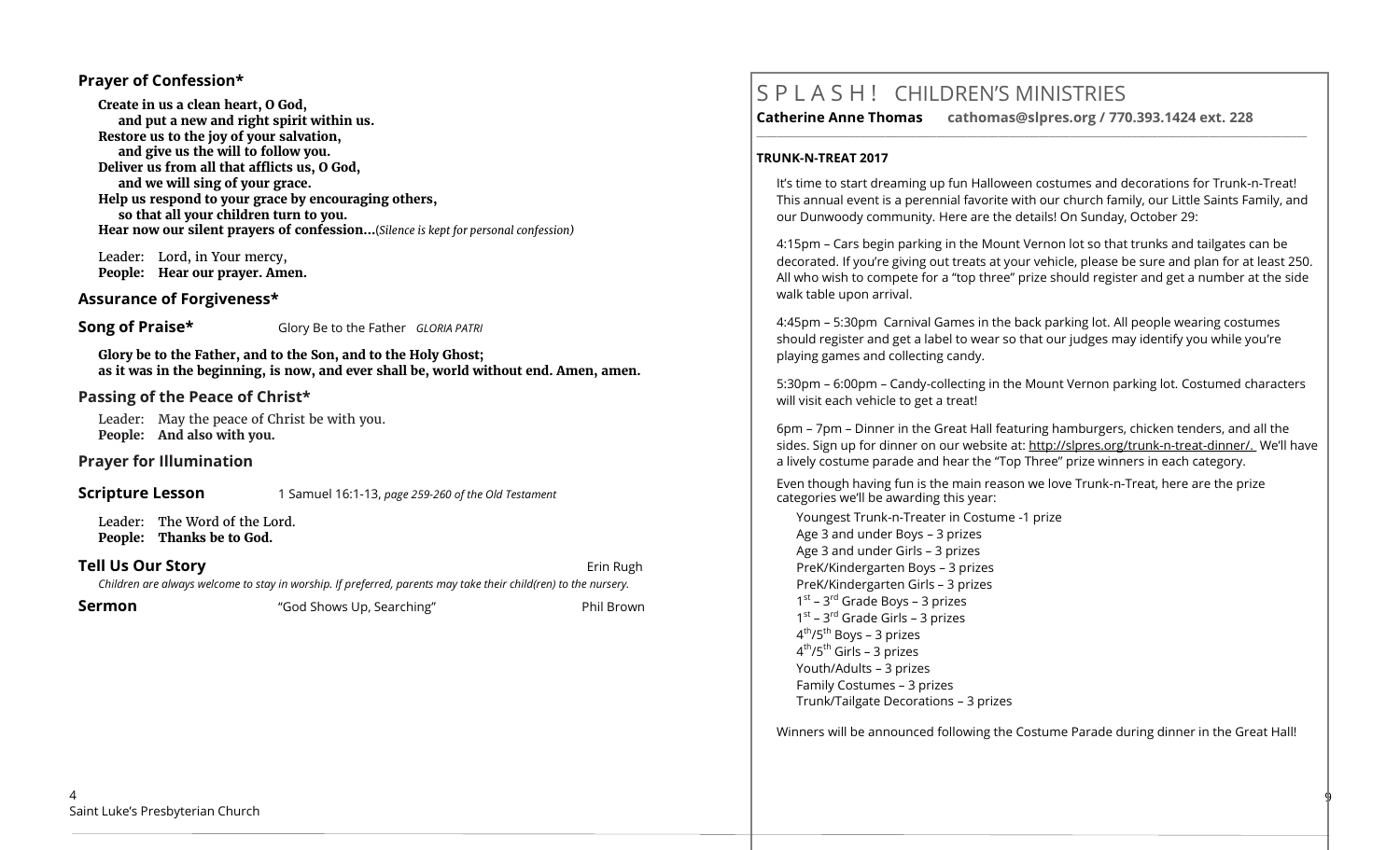## ADULT MINISTRY

**Shannon Dill shannondill@slpres.org / 770.393.1424 ext. 229** 

#### **ADULT SUNDAY SCHOOL**

Individual classes have begun. Please see the website for a full description of each class. (http://slpres.org/program-ministries/adult-ministry/sunday-school)

 $\_$  ,  $\_$  ,  $\_$  ,  $\_$  ,  $\_$  ,  $\_$  ,  $\_$  ,  $\_$  ,  $\_$  ,  $\_$  ,  $\_$  ,  $\_$  ,  $\_$  ,  $\_$  ,  $\_$  ,  $\_$  ,  $\_$  ,  $\_$  ,  $\_$ 

Faith Foundations: Room 232 House to House: Room 203 Seasons of the Spirit: Room 231/233 Soul Food: Room 234/236

#### **FRIDAY MORNING MEN'S BIBLE STUDY**

Fellowship and Bible study every Friday from 6:40-8am in the Parlor with Dan Joyce.

#### **BIBLE STUDY: "WAYFARERS"**

Come join David, Shannon or Phil as this week's preacher leads a study of the scripture for the upcoming Sunday's worship. Meet on Wednesdays at 10am in the church library.

#### **MOM'S SMALL GROUP, "LOVE DOES"**

A new small group for moms of all stages to explore all that God wants to do with us. This class meets on the 2nd Thursday of the month at Shannon's home from 7:30-8:30pm.

#### **MOM'S MID-DAY GROUP, "ANIMATE FAITH"**

Please join Shannon Dill and other moms to encourage, grow, and laugh with one another! This semester we'll meet on Friday mornings at 11am, through November 3 in the Session room (room 109). Contact Carol Perry, carolperry @slpres.org, to make a child care reservation (free of charge).

#### **FAITH AND PARENTING GROUP**

The Faith and Parenting Group will now meet on "Second Sundays" of each month, with its next gathering scheduled at The Lowers' House for Sunday, November 12. All parents and their children are welcome! The group will share good company, build community together, and learn about faith and parenting from one another. A casual dinner will be served. Childcare will be provided. Please email David Lower to RSVP and ask any questions, [davidlower@slpres.org.](mailto:davidlower@slpres.org) Additional gatherings this year will be on December 10, January 8, February 19, March 12, April 9 and May 14.

#### **TAVERN TALKS**

The men of Saint Luke's are invited on the third Monday of the month at 8pm to Dunwoody Tavern for "Tavern Talks." This fall we will plan to gather guys together for fun, food, beverages, Monday Night Football, and conversation about life and spirituality. Please email David Lower with any questions, davidlower@slpres.org.

#### **Affirmation of Faith\*** Apostles' Creed

**I believe in God, the Father Almighty, Maker of heaven and earth, and in Jesus Christ, his only Son, our Lord; who was conceived by the Holy Ghost, born of the Virgin Mary, suffered under Pontius Pilate; was crucified, dead, and buried; he descended into hell; the third day he rose again from the dead; he ascended into heaven, and sitteth on the right hand of God the Father Almighty; from thence he shall come to judge the quick and the dead. I believe in the Holy Ghost; the holy catholic Church; the communion of saints; the forgiveness of sins; the resurrection of the body; and the life everlasting. Amen.**

#### **Offering Invitation**

*Giving is a tangible sign of worship. If you give electronically, there is a blue, laminated, electronic giving card in the pew rack to place in the offering plate as it is passed.*

**Offertory Offertory** in A *Charles Callahan* 

## **Song of Thanksgiving\***